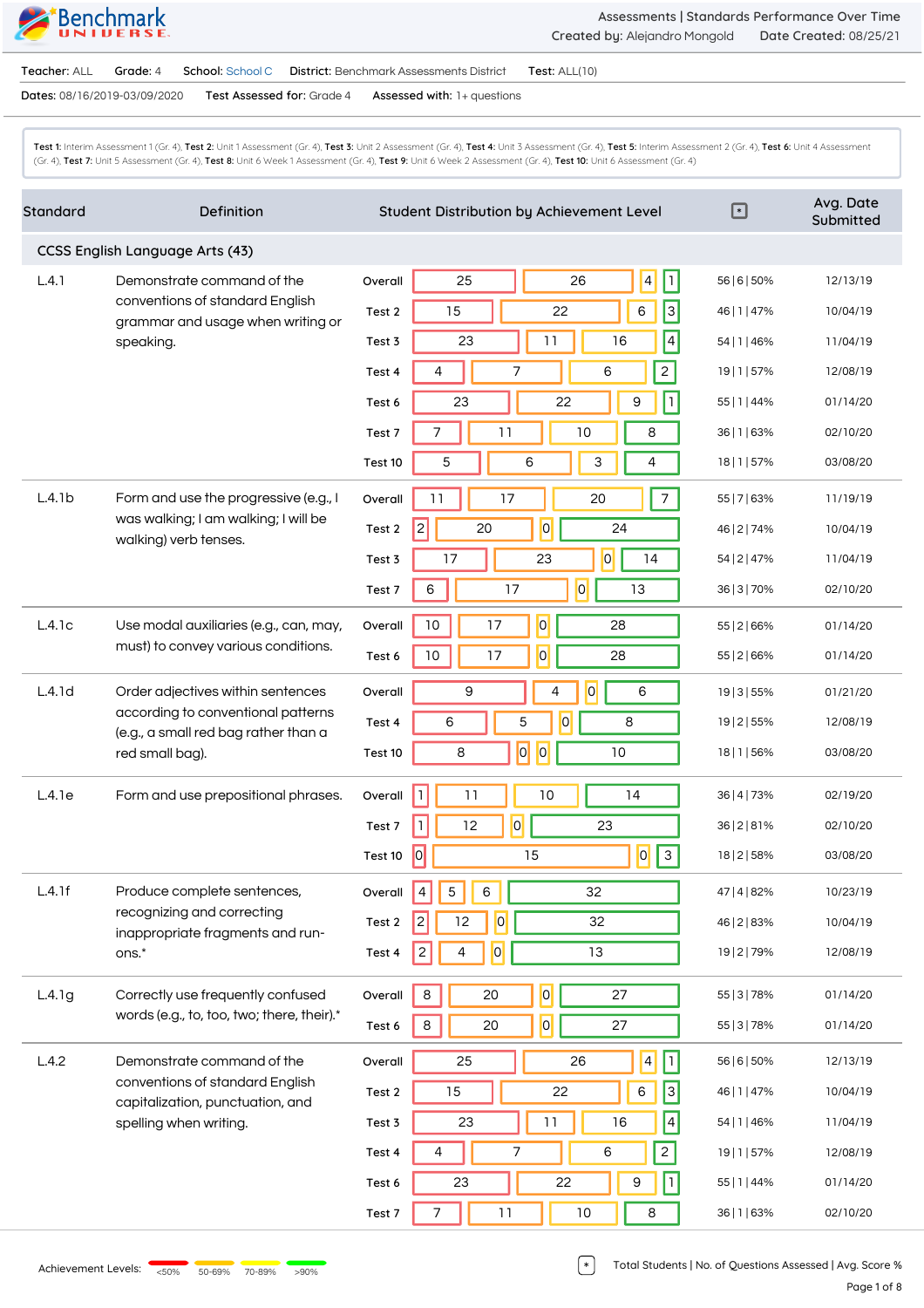| Standard           | Definition                                                                                                                                                                         |         | Student Distribution by Achievement Level                | $\boxdot$     | Avg. Date<br>Submitted |
|--------------------|------------------------------------------------------------------------------------------------------------------------------------------------------------------------------------|---------|----------------------------------------------------------|---------------|------------------------|
|                    |                                                                                                                                                                                    | Test 10 | 5<br>6<br>3<br>4                                         | 18   1   57%  | 03/08/20               |
| L.4.2a             | Use correct capitalization.                                                                                                                                                        | Overall | $\overline{0}$<br> 3 <br>6<br>45                         | 54   2   90%  | 10/21/19               |
|                    |                                                                                                                                                                                    | Test 2  | 0 <br> 0 <br> 2 <br>44                                   | 46   1   96%  | 10/04/19               |
|                    |                                                                                                                                                                                    | Test 3  | 0 <br> 0 <br>$\bf 8$<br>46                               | 54   1   85%  | 11/04/19               |
| L.4.2b             | Use commas and quotation marks to                                                                                                                                                  | Overall | 0 <br>15<br>16<br>23                                     | 54   2   57%  | 12/05/19               |
|                    | mark direct speech and quotations<br>from a text.                                                                                                                                  | Test 3  | 0 <br> 0 <br>28<br>26                                    | 54   1   48%  | 11/04/19               |
|                    |                                                                                                                                                                                    | Test 10 | $\overline{0}$<br> 0 <br>$\ensuremath{\mathsf{3}}$<br>15 | 18   1   83%  | 03/08/20               |
| L.4.2d             | Spell grade-appropriate words                                                                                                                                                      | Overall | 0 <br>8<br>20<br>27                                      | 55   3   78%  | 01/14/20               |
|                    | correctly, consulting references as<br>needed.                                                                                                                                     | Test 6  | $\overline{0}$<br>$\,8\,$<br>20<br>27                    | 55   3   78%  | 01/14/20               |
| L.4.3 <sub>a</sub> | Choose words and phrases to convey                                                                                                                                                 | Overall | 0 <br>6<br>11<br>37                                      | 54   3   73%  | 11/13/19               |
|                    | ideas precisely.*                                                                                                                                                                  | Test 3  | 0 <br> 0 <br>8<br>46                                     | 54   1   85%  | 11/04/19               |
|                    |                                                                                                                                                                                    | Test 4  | 0 <br>$\mathbf 5$<br>8<br>6                              | 19   2   55%  | 12/08/19               |
| L.4.3b             | Choose punctuation for effect.*                                                                                                                                                    | Overall | $ \overline{o} $<br> 0 <br>5<br>13                       | 18   1   72%  | 03/08/20               |
|                    |                                                                                                                                                                                    | Test 10 | $\overline{0}$<br> 0 <br>5<br>13                         | 18   1   72%  | 03/08/20               |
| L.4.3c             | Differentiate between contexts that                                                                                                                                                | Overall | $\overline{0}$<br> 0 <br>9<br>$10$                       | 19   1   47%  | 12/08/19               |
|                    | call for formal English (e.g., presenting<br>ideas) and situations where informal<br>discourse is appropriate (e.g., small-<br>group discussion).                                  | Test 4  | $\overline{0}$<br>$\overline{0}$<br>9<br>10              | 19   1   47%  | 12/08/19               |
|                    |                                                                                                                                                                                    |         |                                                          |               |                        |
| L.4.4              | Determine or clarify the meaning of<br>unknown and multiple-meaning<br>words and phrases based on grade 4<br>reading and content, choosing<br>flexibly from a range of strategies. | Overall | 6<br>14<br>24<br>15                                      | 59   14   60% | 11/16/19               |
|                    |                                                                                                                                                                                    | Test 1  | $\overline{0}$<br>$10\,$<br>23<br>8                      | 41   6   59%  | 08/21/19               |
|                    |                                                                                                                                                                                    | Test 2  | $\overline{0}$<br>18<br>8<br>20                          | 46   2   63%  | 10/04/19               |
|                    |                                                                                                                                                                                    | Test 3  | $ \overline{o} $<br> 0 <br>19<br>35                      | 54   1   65%  | 11/04/19               |
|                    |                                                                                                                                                                                    | Test 5  | 0 <br>13<br>11<br>14                                     | 38   2   53%  | 12/11/19               |
|                    |                                                                                                                                                                                    | Test 6  | $ \overline{o} $<br> 0 <br>23<br>32                      | 55   1   58%  | 01/14/20               |
|                    |                                                                                                                                                                                    | Test 10 | 0 <br>5<br>12                                            | 18   2   8 1% | 03/08/20               |
| L.4.4 <sub>a</sub> | Use context (e.g., definitions,                                                                                                                                                    | Overall | 15<br>14<br>6<br>21                                      | 56   7   72%  | 12/05/19               |
|                    | examples, or restatements in text) as<br>a clue to the meaning of a word or                                                                                                        | Test 2  | $\vert$ 5<br> 0 <br> 0 <br>41                            | 46   1   89%  | 10/04/19               |
|                    | phrase.                                                                                                                                                                            | Test 3  | 0 <br> 0 <br>45<br>9                                     | 54   1   83%  | 11/04/19               |
|                    |                                                                                                                                                                                    | Test 6  | 0 <br>29<br>19<br>7                                      | 55   2   61%  | 01/14/20               |
|                    |                                                                                                                                                                                    | Test 7  | $\overline{0}$<br>11<br>11<br>14                         | 36   3   69%  | 02/10/20               |
| L.4.4b             | Use common, grade-appropriate                                                                                                                                                      | Overall | $\overline{0}$<br>$\vert 0 \vert$<br>10<br>31            | 41   1   76%  | 08/21/19               |
|                    | Greek and Latin affixes and roots as<br>clues to the meaning of a word (e.g.,<br>telegraph, photograph, autograph).                                                                | Test 1  | $\overline{0}$<br> 0 <br>31<br>10                        | 41   1   76%  | 08/21/19               |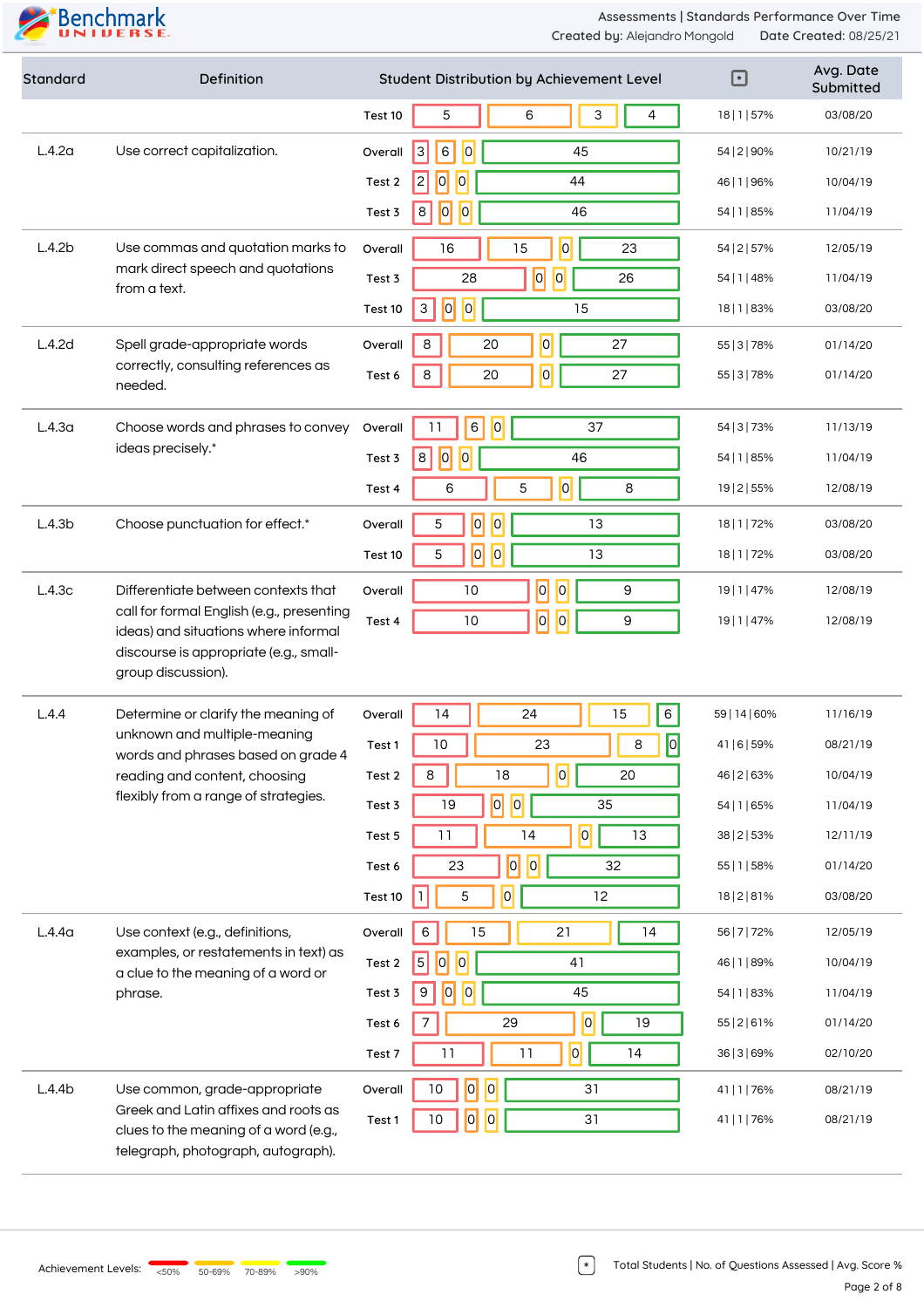| Standard | Definition                                                                                                                                                                              |         | Student Distribution by Achievement Level              | $\boxdot$     | Avg. Date<br>Submitted |
|----------|-----------------------------------------------------------------------------------------------------------------------------------------------------------------------------------------|---------|--------------------------------------------------------|---------------|------------------------|
| L.4.5a   | Explain the meaning of simple similes                                                                                                                                                   | Overall | 14<br>19<br>18<br>7                                    | 58   4   59%  | 10/28/19               |
|          | and metaphors (e.g., as pretty as a<br>picture) in context.                                                                                                                             | Test 1  | 0 <br>21<br>$\vert 0 \vert$<br>20                      | 41   1   49%  | 08/21/19               |
|          |                                                                                                                                                                                         | Test 3  | $\overline{0}$<br> 0 <br>35<br>19                      | 54   1   65%  | 11/04/19               |
|          |                                                                                                                                                                                         | Test 4  | 0 <br> 0 <br>8<br>11                                   | 19   1   58%  | 12/08/19               |
|          |                                                                                                                                                                                         | Test 5  | 0 <br> 0 <br>15<br>23                                  | 38   1   61%  | 12/11/19               |
| L.4.5b   | Recognize and explain the meaning                                                                                                                                                       | Overall | 14<br>5<br>16<br>20                                    | 55   6   70%  | 11/22/19               |
|          | of common idioms, adages, and<br>proverbs.                                                                                                                                              | Test 3  | $\overline{0}$<br> 0 <br>13<br>41                      | 54   1   76%  | 11/04/19               |
|          |                                                                                                                                                                                         | Test 4  | $\overline{0}$<br>$\ensuremath{\mathsf{3}}$<br>11<br>5 | 19   2   55%  | 12/08/19               |
|          |                                                                                                                                                                                         | Test 5  | $ \overline{0} $<br>$\overline{7}$<br>16<br>15         | 38   3   73%  | 12/11/19               |
| L.4.6    | Acquire and use accurately grade-                                                                                                                                                       | Overall | $\overline{0}$<br>6<br>17<br>32                        | 55   3   80%  | 11/19/19               |
|          | appropriate general academic and<br>domain-specific words and phrases,                                                                                                                  | Test 3  | $\overline{0}$<br>$\overline{c}$<br>11<br>41           | 54   2   86%  | 11/04/19               |
|          | including those that signal precise                                                                                                                                                     | Test 5  | $\overline{0}$<br> 0 <br>14<br>24                      | 38   1   63%  | 12/11/19               |
|          | actions, emotions, or states of being<br>(e.g., quizzed, whined, stammered)                                                                                                             |         |                                                        |               |                        |
|          | and that are basic to a particular                                                                                                                                                      |         |                                                        |               |                        |
|          | topic (e.g., wildlife, conservation, and<br>endangered when discussing animal                                                                                                           |         |                                                        |               |                        |
|          | preservation).                                                                                                                                                                          |         |                                                        |               |                        |
| RF.4.3   | Know and apply grade-level phonics                                                                                                                                                      | Overall | 2 <br>7<br>38<br>11                                    | 58   5   86%  | 12/22/19               |
|          | and word analysis skills in decoding<br>words.                                                                                                                                          | Test 1  | $\overline{0}$<br> 0 <br>14<br>27                      | 41   1   66%  | 08/21/19               |
|          |                                                                                                                                                                                         | Test 9  | 3 <br> 0 <br>51<br> 0                                  | 54   2   97%  | 02/28/20               |
|          |                                                                                                                                                                                         | Test 10 | 0 <br> 0 <br>10<br>8                                   | 18   2   78%  | 03/08/20               |
| RF.4.3a  | Use combined knowledge of all letter-                                                                                                                                                   | Overall | $\sqrt{4}$<br>$\overline{9}$<br>23<br>23               | 59   21   81% | 12/05/19               |
|          | sound correspondences,<br>syllabication patterns, and<br>morphology (e.g., roots and affixes) to<br>read accurately unfamiliar<br>multisyllabic words in context and out<br>of context. | Test 1  | $\overline{0}$<br> 3 <br>17<br>21                      | 41   2   72%  | 08/21/19               |
|          |                                                                                                                                                                                         | Test 2  | $\overline{0}$<br> 2 <br>$10$<br>34                    | 46   2   85%  | 10/04/19               |
|          |                                                                                                                                                                                         | Test 3  | 0 <br>44<br>4<br>$\,6$                                 | 54   3   9 1% | 11/04/19               |
|          |                                                                                                                                                                                         | Test 4  | $\overline{0}$<br>11<br>$\overline{c}$<br>6            | 19   2   74%  | 12/08/19               |
|          |                                                                                                                                                                                         | Test 5  | 8<br>21<br>8                                           | 38   6   86%  | 12/11/19               |
|          |                                                                                                                                                                                         | Test 6  | 0 <br>26<br>22<br>7                                    | 55   2   64%  | 01/14/20               |
|          |                                                                                                                                                                                         | Test 7  | 0 <br>$5\,$<br>13<br>18                                | 36   3   78%  | 02/10/20               |
|          |                                                                                                                                                                                         | Test 8  | $\overline{0}$<br> 0 <br>10<br>45                      | 55   1   82%  | 02/19/20               |
| RI.4.1   | Refer to details and examples in a                                                                                                                                                      | Overall | $\overline{5}$<br>19<br>20<br>15                       | 59   14   61% | 11/10/19               |
|          | text when explaining what the text<br>says explicitly and when drawing                                                                                                                  | Test 1  | 15<br>13<br>12                                         | 41   2   46%  | 08/21/19               |
|          | inferences from the text.                                                                                                                                                               | Test 2  | 8<br>17<br>14<br>7                                     | 46   2   70%  | 10/04/19               |
|          |                                                                                                                                                                                         | Test 4  | $\mathbf{1}$<br>9<br>$\mathsf{3}$<br>6                 | 19   3   55%  | 12/08/19               |
|          |                                                                                                                                                                                         | Test 5  | 4<br>$\overline{\mathbf{3}}$<br>15<br>16               | 38   4   57%  | 12/11/19               |
|          |                                                                                                                                                                                         | Test 7  | 8<br>6<br>7<br>15                                      | 36   3   69%  | 02/10/20               |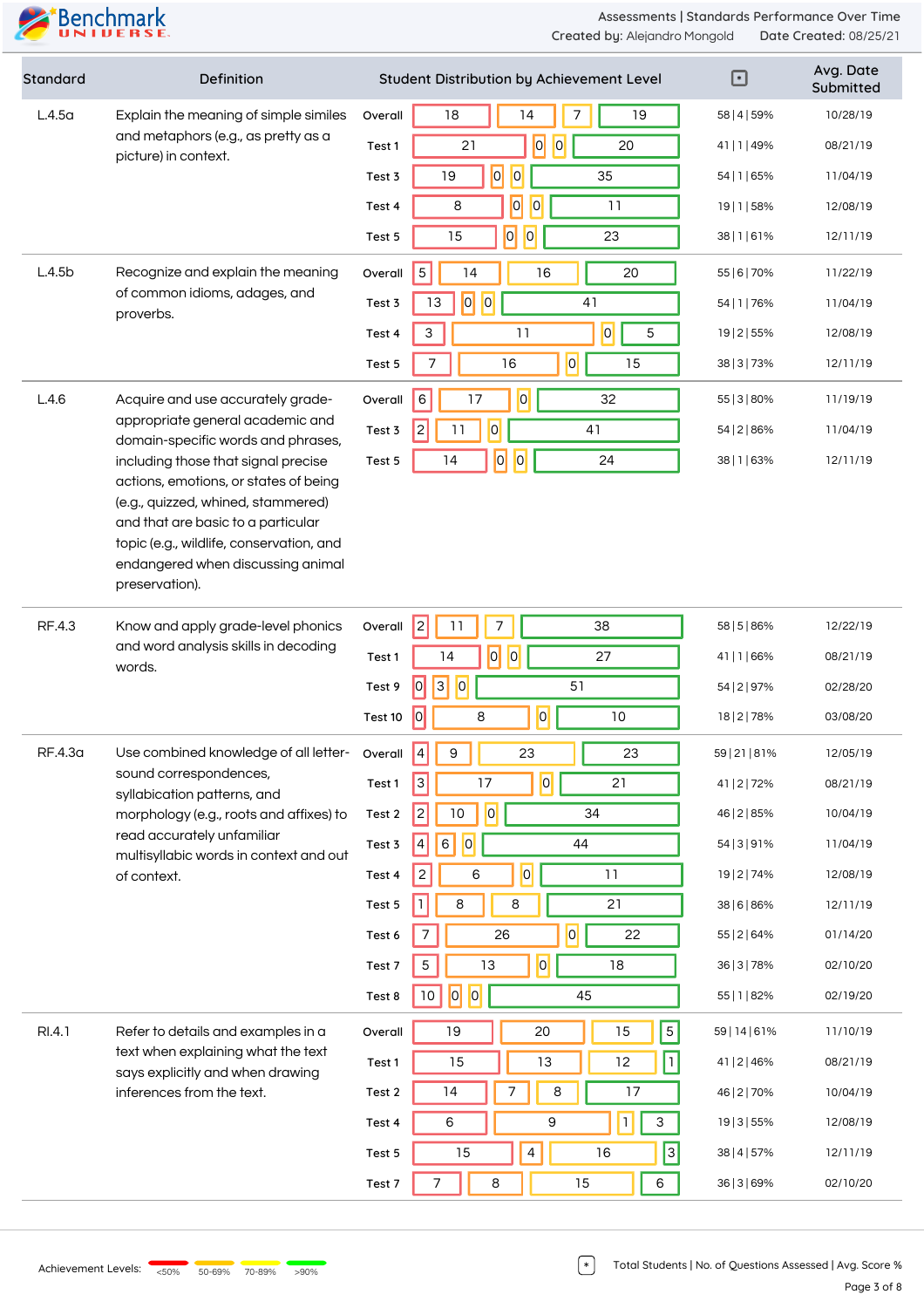| Standard | Definition                                                                                                                                                                        |         | Student Distribution by Achievement Level             | ⊡             | Avg. Date<br>Submitted |
|----------|-----------------------------------------------------------------------------------------------------------------------------------------------------------------------------------|---------|-------------------------------------------------------|---------------|------------------------|
| RI.4.2   | Determine the main idea of a text and                                                                                                                                             | Overall | $\overline{2}$<br>8<br>31<br>18                       | 59   11   48% | 11/10/19               |
|          | explain how it is supported by key<br>details; summarize the text.                                                                                                                | Test 1  | $\boxed{\circ}$<br>$\overline{3}$<br> 2 <br>36        | 41   3   3 1% | 08/21/19               |
|          |                                                                                                                                                                                   | Test 2  | 0 <br>12<br>10<br>24                                  | 46   1   69%  | 10/04/19               |
|          |                                                                                                                                                                                   | Test 4  | $\overline{2}$<br>$\ensuremath{\mathsf{3}}$<br>7<br>7 | 19   5   54%  | 12/08/19               |
|          |                                                                                                                                                                                   | Test 5  | $\overline{O}$<br>13<br>13<br>12                      | 38   1   55%  | 12/11/19               |
|          |                                                                                                                                                                                   | Test 7  | 0 <br>$10$<br>17<br>9                                 | 36   1   49%  | 02/10/20               |
| RI.4.3   | Explain events, procedures, ideas, or                                                                                                                                             | Overall | $\overline{0}$<br>$\vert 0 \vert$<br>24<br>17         | 41   1   41%  | 08/21/19               |
|          | concepts in a historical, scientific, or<br>technical text, including what                                                                                                        | Test 1  | $\overline{0}$<br>$\overline{0}$<br>24<br>17          | 41   1   41%  | 08/21/19               |
|          | happened and why, based on<br>specific information in the text.                                                                                                                   |         |                                                       |               |                        |
| RI.4.4   | Determine the meaning of general                                                                                                                                                  | Overall | $\vert 4 \vert$<br>20<br>14<br>21                     | 59   11   54% | 11/07/19               |
|          | academic and domain-specific<br>words or phrases in a text relevant to<br>a grade 4 topic or subject area.                                                                        | Test 1  | $\vert$ 1 $\vert$<br>17<br>$\mathbf 5$<br>18          | 41   4   40%  | 08/21/19               |
|          |                                                                                                                                                                                   | Test 2  | $\overline{0}$<br> 0 <br>21<br>25                     | 46   1   54%  | 10/04/19               |
|          |                                                                                                                                                                                   | Test 5  | $\overline{0}$<br>14<br>14<br>10                      | 38   3   6 1% | 12/11/19               |
|          |                                                                                                                                                                                   | Test 7  | $\overline{0}$<br>11<br>11<br>14                      | 36   3   69%  | 02/10/20               |
| RI.4.5   | Describe the overall structure (e.g.,<br>chronology, comparison,<br>cause/effect, problem/solution) of<br>events, ideas, concepts, or<br>information in a text or part of a text. | Overall | 5<br>7<br>6<br>18                                     | 36   1   75%  | 02/10/20               |
|          |                                                                                                                                                                                   | Test 7  | 7<br>5<br>18<br>6                                     | 36   1   75%  | 02/10/20               |
|          |                                                                                                                                                                                   |         |                                                       |               |                        |
| RI.4.6   | Compare and contrast a firsthand<br>and secondhand account of the<br>same event or topic; describe the<br>differences in focus and the<br>information provided.                   | Overall | 0 <br>34<br> 0 <br>7                                  | 41   1   17%  | 08/21/19               |
|          |                                                                                                                                                                                   | Test 1  | 0 <br> 0 <br>7<br>34                                  | 41   1   17%  | 08/21/19               |
|          |                                                                                                                                                                                   |         |                                                       |               |                        |
| RI.4.7   | Interpret information presented                                                                                                                                                   | Overall | 7<br>18<br>21<br>12                                   | 58   6   54%  | 10/18/19               |
|          | visually, orally, or quantitatively (e.g.,<br>in charts, graphs, diagrams, time                                                                                                   | Test 1  | 0 <br> 0 <br>15<br>26                                 | 41   1   37%  | 08/21/19               |
|          | lines, animations, or interactive                                                                                                                                                 | Test 2  | $\overline{0}$<br> 2 <br>12<br>32                     | 46   2   83%  | 10/04/19               |
|          | elements on Web pages) and explain<br>how the information contributes to an<br>understanding of the text in which it<br>appears.                                                  | Test 4  | $\overline{0}$<br> 0 <br>9<br>$10$                    | 19   1   47%  | 12/08/19               |
|          |                                                                                                                                                                                   | Test 5  | 0 <br> 3 <br>22<br>13                                 | 38   2   38%  | 12/11/19               |
| RI.4.8   | Explain how an author uses reasons<br>and evidence to support particular                                                                                                          | Overall | 2 <br>28<br>18<br>11                                  | 59   12   53% | 11/07/19               |
|          |                                                                                                                                                                                   | Test 1  | $\sqrt{2}$<br> 0 <br>28<br>11                         | 41   1   18%  | 08/21/19               |
|          | points in a text.                                                                                                                                                                 | Test 2  | $\overline{\phantom{a}}$<br>13<br>26                  | 46   1   71%  | 10/04/19               |
|          |                                                                                                                                                                                   | Test 5  | 5<br> 2 <br>7<br>24                                   | 38   4   48%  | 12/11/19               |
|          |                                                                                                                                                                                   | Test 7  | 9<br>9<br>13<br>5                                     | 36   6   60%  | 02/10/20               |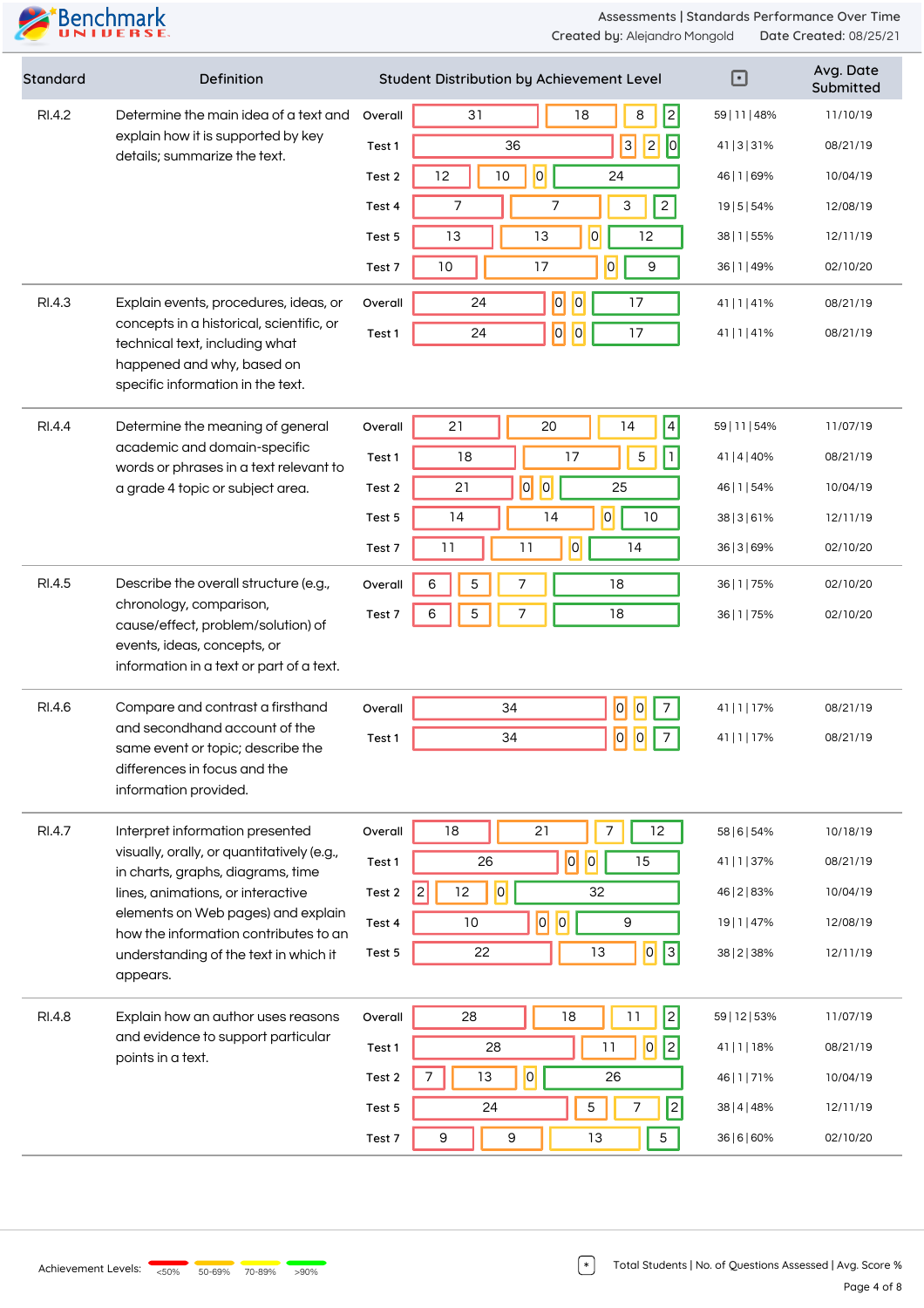| Standard      | Definition                                                                                                                                 |         | Student Distribution by Achievement Level            | $\boxdot$     | Avg. Date<br>Submitted |
|---------------|--------------------------------------------------------------------------------------------------------------------------------------------|---------|------------------------------------------------------|---------------|------------------------|
| RI.4.9        | Integrate information from two texts<br>on the same topic in order to write or<br>speak about the subject<br>knowledgeably.                | Overall | $\vert 4 \vert$<br>15<br>14<br>26                    | 59   7   59%  | 11/10/19               |
|               |                                                                                                                                            | Test 1  | $\boxed{0}$<br> 2 <br>31<br>$\,8\,$                  | 41   2   43%  | 08/21/19               |
|               |                                                                                                                                            | Test 2  | $ \overline{0} $<br>26<br>19                         | 46   1   70%  | 10/04/19               |
|               |                                                                                                                                            | Test 4  | $ \overline{o} $<br> 0 <br>11<br>8                   | 19   1   58%  | 12/08/19               |
|               |                                                                                                                                            | Test 5  | $\overline{0}$<br>$\overline{7}$<br>14<br>17         | 38   1   63%  | 12/11/19               |
|               |                                                                                                                                            | Test 7  | 8<br>10<br>11<br>$\overline{7}$                      | 36   2   60%  | 02/10/20               |
| <b>RL.4.1</b> | Refer to details and examples in a                                                                                                         | Overall | $\sqrt{2}$<br>17<br>29<br>13                         | 59   38   56% | 12/16/19               |
|               | text when explaining what the text<br>says explicitly and when drawing                                                                     | Test 1  | $\overline{0}$<br>19<br>14<br>8                      | 41   5   49%  | 08/21/19               |
|               | inferences from the text.                                                                                                                  | Test 2  | $\overline{c}$<br>37<br>$\overline{0}$<br>7          | 46   2   36%  | 10/04/19               |
|               |                                                                                                                                            | Test 3  | $\overline{\mathbf{3}}$<br>18<br>25<br>8             | 54   3   53%  | 11/04/19               |
|               |                                                                                                                                            | Test 4  | $\overline{0}$<br>5<br>8<br>6                        | 19   1   53%  | 12/08/19               |
|               |                                                                                                                                            | Test 5  | 16<br>2<br>15<br>5                                   | 38   3   49%  | 12/11/19               |
|               |                                                                                                                                            | Test 6  | $3\vert$<br>12<br>7<br>33                            | 55   7   57%  | 01/14/20               |
|               |                                                                                                                                            | Test 8  | 8<br>18<br>20<br>$\mathsf 9$                         | 55   3   58%  | 02/19/20               |
|               |                                                                                                                                            | Test 9  | 8<br>24<br>8<br>14                                   | 54   7   65%  | 02/28/20               |
|               |                                                                                                                                            | Test 10 | 6<br>5<br>3<br>4                                     | 18   7   66%  | 03/08/20               |
| <b>RL.4.2</b> | Determine a theme of a story, drama,                                                                                                       | Overall | 0 <br>$\,8\,$<br>23<br>28                            | 59   20   52% | 12/16/19               |
|               | or poem from details in the text;<br>summarize the text.                                                                                   | Test 1  | 0 <br>$\overline{0}$<br> 3 <br>38                    | 41   2   24%  | 08/21/19               |
|               |                                                                                                                                            | Test 2  | $\vert$ 3<br>$\sqrt{5}$<br> 0 <br>38                 | 46   2   37%  | 10/04/19               |
|               |                                                                                                                                            | Test 3  | $\boldsymbol{9}$<br>13<br>25<br>7                    | 54   3   76%  | 11/04/19               |
|               |                                                                                                                                            | Test 5  | 0 <br>17<br>17<br>$\overline{4}$                     | 38   1   52%  | 12/11/19               |
|               |                                                                                                                                            | Test 6  | 0 <br>6<br>33<br>16                                  | 55   3   42%  | 01/14/20               |
|               |                                                                                                                                            | Test 8  | $\overline{7}$<br>13<br>7<br>28                      | 55   3   70%  | 02/19/20               |
|               |                                                                                                                                            | Test 9  | 2 <br> 0 <br>42<br>$10\,$                            | 54   2   45%  | 02/28/20               |
|               |                                                                                                                                            | Test 10 | $\mathbf{2}$<br>7<br>$\,8\,$<br>1                    | 18   4   51%  | 03/08/20               |
| <b>RL.4.3</b> | Describe in depth a character,                                                                                                             | Overall | $\vert 4 \vert$<br>$12 \,$<br>17<br>26               | 59   24   68% | 12/16/19               |
|               | setting, or event in a story or drama,<br>drawing on specific details in the text<br>(e.g., a character's thoughts, words,<br>or actions). | Test 1  | 0 <br>14<br>17<br>10                                 | 41   3   51%  | 08/21/19               |
|               |                                                                                                                                            | Test 2  | $\vert 6 \vert$<br> 0 <br> 0 <br>40                  | 46   1   93%  | 10/04/19               |
|               |                                                                                                                                            | Test 3  | 5 <sup>1</sup><br>16<br>12<br>21                     | 54   3   66%  | 11/04/19               |
|               |                                                                                                                                            | Test 5  | 10<br>10<br>$10$<br>8                                | 38   3   67%  | 12/11/19               |
|               |                                                                                                                                            | Test 6  | 13<br>26<br>10<br>6                                  | 55   3   6 1% | 01/14/20               |
|               |                                                                                                                                            | Test 8  | 15<br>$\,6\,$<br>16<br>18                            | 55   2   59%  | 02/19/20               |
|               |                                                                                                                                            | Test 9  | 30<br>$\,8\,$<br>12<br>4                             | 54   5   78%  | 02/28/20               |
|               |                                                                                                                                            | Test 10 | $\overline{0}$<br>$\overline{\phantom{a}}$<br>5<br>6 | 18   4   80%  | 03/08/20               |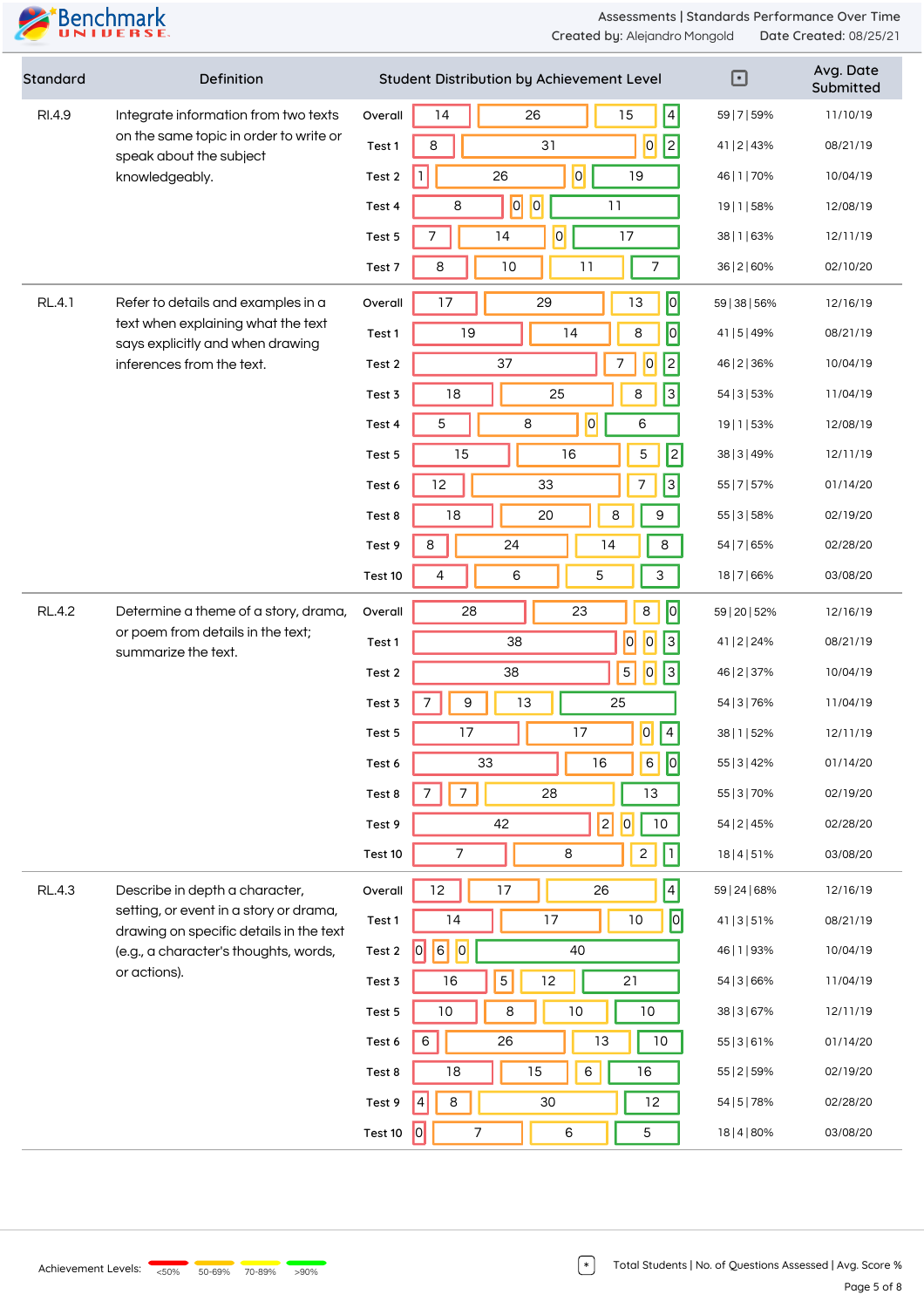

| Standard      | Definition                                                                                                                                                                                                                         | Student Distribution by Achievement Level           | ⊡             | Avg. Date<br>Submitted |
|---------------|------------------------------------------------------------------------------------------------------------------------------------------------------------------------------------------------------------------------------------|-----------------------------------------------------|---------------|------------------------|
| <b>RL.4.4</b> | Determine the meaning of words and<br>phrases as they are used in a text,<br>including those that allude to<br>significant characters found in                                                                                     | $\vert 4 \vert$<br>11<br>18<br>26<br>Overall        | 59   19   66% | 12/03/19               |
|               |                                                                                                                                                                                                                                    | 3 <br>11<br>8<br>19<br>Test 1                       | 41   5   65%  | 08/21/19               |
|               |                                                                                                                                                                                                                                    | $\overline{O}$<br>16<br>29<br>Test 2                | 46   2   80%  | 10/04/19               |
|               | mythology (e.g., Herculean).                                                                                                                                                                                                       | 3<br>$\overline{0}$<br>22<br>29<br>Test 3           | 54   2   74%  | 11/04/19               |
|               |                                                                                                                                                                                                                                    | $ \overline{o} $<br> 0 <br>11<br>8<br>Test 4        | 19   1   58%  | 12/08/19               |
|               |                                                                                                                                                                                                                                    | $\overline{0}$<br>13<br>11<br>14<br>Test 5          | 38   3   68%  | 12/11/19               |
|               |                                                                                                                                                                                                                                    | 24<br> 0 <br>12<br>19<br>Test 6                     | 55   3   60%  | 01/14/20               |
|               |                                                                                                                                                                                                                                    | 0 <br> 0 <br>32<br>23<br>Test 8                     | 55   1   42%  | 02/19/20               |
|               |                                                                                                                                                                                                                                    | $ \overline{0} $<br>5<br>12<br>Test 10              | 18   2   8 1% | 03/08/20               |
| <b>RL.4.5</b> | Explain major differences between                                                                                                                                                                                                  | $\overline{0}$<br>$10$<br>13<br>19<br>Overall       | 42   2   43%  | 09/25/19               |
|               | poems, drama, and prose, and refer<br>to the structural elements of poems                                                                                                                                                          | 0 <br>$\vert 0 \vert$<br>28<br>13<br>Test 1         | 41   1   32%  | 08/21/19               |
|               | (e.g., verse, rhythm, meter) and drama                                                                                                                                                                                             | $ \overline{o} $<br> 0 <br>13<br>6<br>Test 4        | 19   1   68%  | 12/08/19               |
|               | (e.g., casts of characters, settings,<br>descriptions, dialogue, stage                                                                                                                                                             |                                                     |               |                        |
|               | directions) when writing or speaking<br>about a text.                                                                                                                                                                              |                                                     |               |                        |
| <b>RL.4.6</b> | Compare and contrast the point of                                                                                                                                                                                                  | 6 <sup>1</sup><br>14<br>14<br>25<br>Overall         | 59   7   66%  | 11/23/19               |
|               | view from which different stories are<br>narrated, including the difference<br>between first- and third-person<br>narrations.                                                                                                      | $\overline{0}$<br> 0 <br>16<br>25<br>Test 1         | 41 1 61%      | 08/21/19               |
|               |                                                                                                                                                                                                                                    | $\overline{2}$<br>$\mathsf 3$<br>8<br>6<br>Test 4   | 19   2   59%  | 12/08/19               |
|               |                                                                                                                                                                                                                                    | $\overline{0}$<br>$\boxed{0}$<br>13<br>25<br>Test 5 | 38   1   66%  | 12/11/19               |
|               |                                                                                                                                                                                                                                    | 9<br>9<br>19<br>18<br>Test 6                        | 55   3   68%  | 01/14/20               |
| <b>RL.4.7</b> | Make connections between the text                                                                                                                                                                                                  | 0 <br>12<br>26<br>16<br>Overall                     | 54   1   37%  | 11/04/19               |
|               | of a story or drama and a visual or                                                                                                                                                                                                | 0 <br>26<br>16<br>12                                | 54   1   37%  | 11/04/19               |
|               | oral presentation of the text,<br>identifying where each version<br>reflects specific descriptions and                                                                                                                             | Test 3                                              |               |                        |
|               | directions in the text.                                                                                                                                                                                                            |                                                     |               |                        |
| <b>RL.4.9</b> | Compare and contrast the treatment<br>of similar themes and topics (e.g.,<br>opposition of good and evil) and<br>patterns of events (e.g., the quest) in<br>stories, myths, and traditional<br>literature from different cultures. | $\sqrt{3}$<br>17<br>20<br>19<br>Overall             | 59   9   60%  | 11/27/19               |
|               |                                                                                                                                                                                                                                    | $\overline{0}$<br> 0 <br>19<br>22<br>Test 1         | 41   1   54%  | 08/21/19               |
|               |                                                                                                                                                                                                                                    | $\overline{0}$<br>11<br>25<br>18<br>Test 3          | 54   2   70%  | 11/04/19               |
|               |                                                                                                                                                                                                                                    | $\vert 0 \vert$<br>5<br>8<br>6<br>Test 4            | 19   1   53%  | 12/08/19               |
|               |                                                                                                                                                                                                                                    | 0 <br>6<br>12<br>20<br>Test 5                       | 38   2   6 1% | 12/11/19               |
|               |                                                                                                                                                                                                                                    | 0 <br>18<br>21<br>16<br>Test 6                      | 55   1   48%  | 01/14/20               |
|               |                                                                                                                                                                                                                                    | 0 <br>5<br>9<br>4<br>Test 10                        | 18   2   63%  | 03/08/20               |
| W.4.1         | Write opinion pieces on topics or                                                                                                                                                                                                  | 20<br>24<br>10<br>$\mathbf{1}$<br>Overall           | 55   2   51%  | 01/24/20               |
|               | texts, supporting a point of view with<br>reasons and information.                                                                                                                                                                 | 9<br>23<br>22<br>Test 6                             | 55   1   44%  | 01/14/20               |
|               |                                                                                                                                                                                                                                    | 11<br>$10\,$<br>7<br>8<br>Test 7                    | 36   1   63%  | 02/10/20               |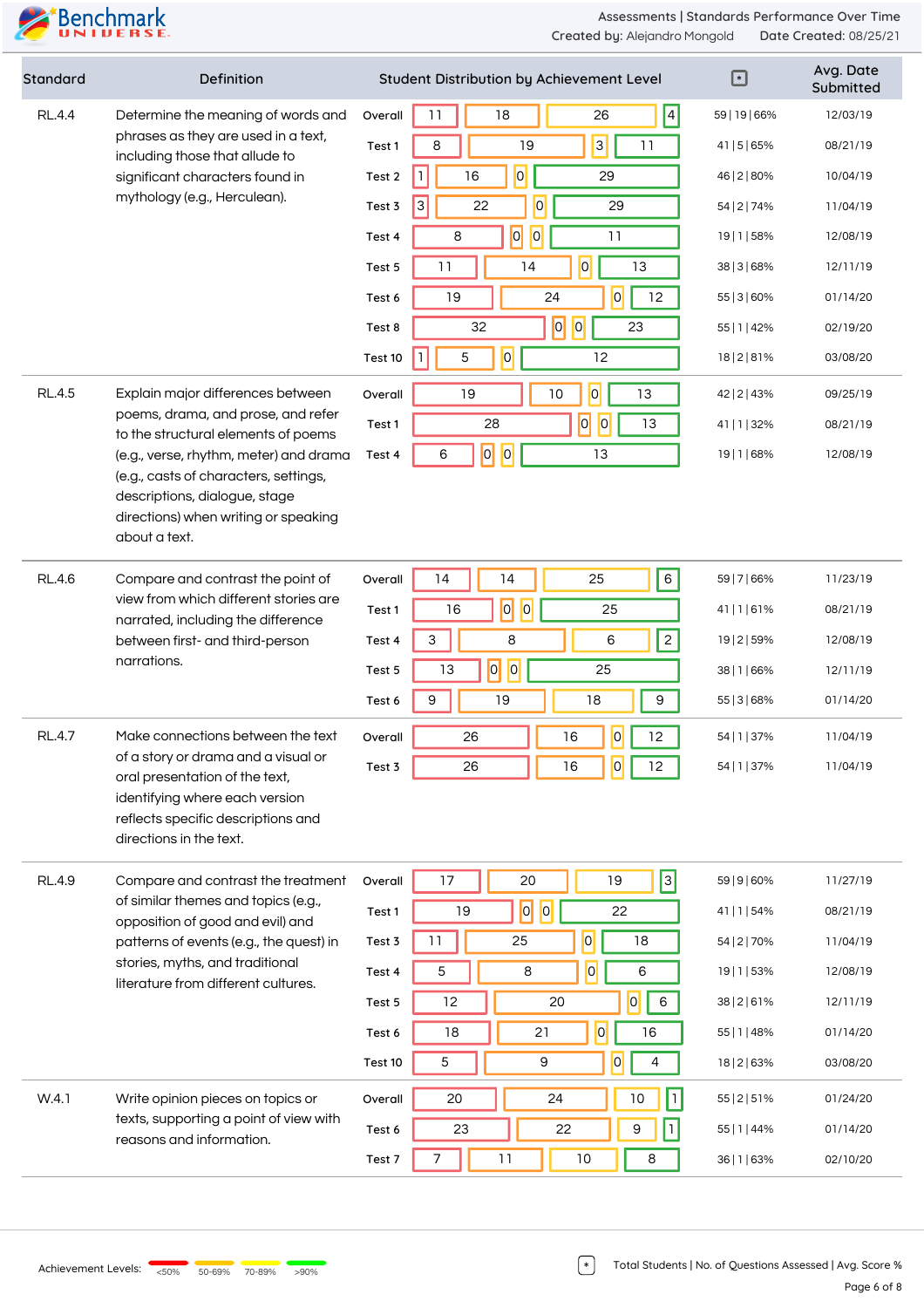

| Standard                                                                 | Definition                                                                                                                                                                                                |                                          | Student Distribution by Achievement Level              | $\Box$        | Avg. Date<br>Submitted |
|--------------------------------------------------------------------------|-----------------------------------------------------------------------------------------------------------------------------------------------------------------------------------------------------------|------------------------------------------|--------------------------------------------------------|---------------|------------------------|
| W.4.2<br>to examine a topic and convey ideas<br>and information clearly. | Write informative/explanatory texts                                                                                                                                                                       | Overall                                  | $\sqrt{2}$<br>23<br>9<br>6                             | 38   2   44%  | 12/10/19               |
|                                                                          |                                                                                                                                                                                                           | Test 4                                   | $\overline{c}$<br>$\overline{7}$<br>6<br>4             | 19   1   57%  | 12/08/19               |
|                                                                          |                                                                                                                                                                                                           | Test 5                                   | 0 <br>10<br>6<br>22                                    | 38   1   38%  | 12/11/19               |
| W.4.3<br>Write narratives to develop real or                             | Overall                                                                                                                                                                                                   | $\sqrt{2}$<br>21<br>$\overline{7}$<br>29 | 57   4   43%                                           | 10/21/19      |                        |
|                                                                          | imagined experiences or events using<br>effective technique, descriptive                                                                                                                                  | Test 1                                   | $\overline{c}$<br>$\mathbf 1$<br>$\overline{7}$<br>31  | 41   1   28%  | 08/21/19               |
|                                                                          | details, and clear event sequences.                                                                                                                                                                       | Test 2                                   | $\overline{3}$<br>15<br>22<br>6                        | 46   1   47%  | 10/04/19               |
|                                                                          |                                                                                                                                                                                                           | Test 3                                   | $\vert 4 \vert$<br>11<br>16<br>23                      | 54   1   46%  | 11/04/19               |
|                                                                          |                                                                                                                                                                                                           | Test 10                                  | 5<br>6<br>3<br>4                                       | 18   1   57%  | 03/08/20               |
| W.4.5                                                                    | With guidance and support from                                                                                                                                                                            | Overall                                  | $\overline{a}$<br> 0 <br>15<br>$\mathsf{3}$            | 18   1   17%  | 03/08/20               |
|                                                                          | peers and adults, develop and<br>strengthen writing as needed by                                                                                                                                          | Test 10                                  | $\overline{0}$<br>$\overline{0}$<br>$\mathsf{3}$<br>15 | 18   1   17%  | 03/08/20               |
|                                                                          | planning, revising, and editing.<br>(Editing for conventions should<br>demonstrate command of Language<br>standards 1-3 up to and including<br>grade 4 [link to="CCSS.ELA-<br>Literacy.L.4"]here[/link].) |                                          |                                                        |               |                        |
|                                                                          | Depth of Knowledge (4)                                                                                                                                                                                    |                                          |                                                        |               |                        |
| DOK <sub>1</sub>                                                         | Recall/Reproduction                                                                                                                                                                                       | Overall                                  | $\sqrt{5}$<br>25<br>21<br>8                            | 59   28   80% | 11/21/19               |
|                                                                          |                                                                                                                                                                                                           | Test 1                                   | 5<br>6<br>17<br>13                                     | 41   5   78%  | 08/21/19               |
|                                                                          |                                                                                                                                                                                                           | Test 2                                   | 10<br> 0 <br>34<br>2                                   | 46   2   85%  | 10/04/19               |
|                                                                          |                                                                                                                                                                                                           | Test 3                                   | $\overline{3}$<br>32<br>7<br>12                        | 54   7   78%  | 11/04/19               |
|                                                                          |                                                                                                                                                                                                           | Test 4                                   | 5<br>3<br>6<br>5                                       | 19   4   64%  | 12/08/19               |
|                                                                          |                                                                                                                                                                                                           | Test 5                                   | 8<br>8<br>21<br>-1                                     | 38   6   86%  | 12/11/19               |
|                                                                          |                                                                                                                                                                                                           | Test 6                                   | 0 <br> 0 <br>47<br>8                                   | 55   1   85%  | 01/14/20               |
|                                                                          |                                                                                                                                                                                                           | Test 7                                   | 0 <br>$\mathbf 5$<br>18<br>13                          | 36   3   78%  | 02/10/20               |
| DOK <sub>2</sub>                                                         | Skill/Concept                                                                                                                                                                                             | Overall                                  | $\overline{0}$<br>17<br>24<br>$18\,$                   | 59   97   59% | 11/21/19               |
|                                                                          |                                                                                                                                                                                                           | Test 1                                   | $\boxed{0}$<br>$\vert$ 1<br>31<br>$\boldsymbol{9}$     | 41   16   39% | 08/21/19               |
|                                                                          |                                                                                                                                                                                                           | Test 2                                   | 2 <br>15<br>15<br>14                                   | 46   13   79% | 10/04/19               |
|                                                                          |                                                                                                                                                                                                           | Test 3                                   | $\overline{5}$<br>16<br>22<br>11                       | 54   12   66% | 11/04/19               |
|                                                                          |                                                                                                                                                                                                           | Test 4                                   | $\overline{\phantom{a}}$<br>$\mathbf 5$<br>9<br>5      | 19   14   58% | 12/08/19               |
|                                                                          |                                                                                                                                                                                                           | Test 5                                   | $\boxed{0}$<br>15<br>14<br>9                           | 38   17   53% | 12/11/19               |
|                                                                          |                                                                                                                                                                                                           | Test 6                                   | $\lceil \rceil$<br>13<br>25<br>16                      | 55   15   61% | 01/14/20               |
|                                                                          |                                                                                                                                                                                                           | Test 7                                   | $\mathbf 5$<br>9<br>13<br>9                            | 36   10   69% | 02/10/20               |
| DOK <sub>3</sub>                                                         | <b>Strategic Thinking</b>                                                                                                                                                                                 | Overall                                  | $\overline{a}$<br>18<br>23<br>18                       | 59   41   58% | 11/21/19               |
|                                                                          |                                                                                                                                                                                                           | Test 1                                   | $\boxed{0}$<br> 3 <br>19<br>19                         | 41   8   45%  | 08/21/19               |
|                                                                          |                                                                                                                                                                                                           | Test 2                                   | $\overline{4}$<br>11<br>13<br>18                       | 46   5   60%  | 10/04/19               |
|                                                                          |                                                                                                                                                                                                           | Test 3                                   | 18<br>16<br>8<br>12                                    | 54   3   66%  | 11/04/19               |
|                                                                          |                                                                                                                                                                                                           | Test 4                                   | $\mathbf{2}$<br>8<br>3<br>6                            | 19   3   54%  | 12/08/19               |